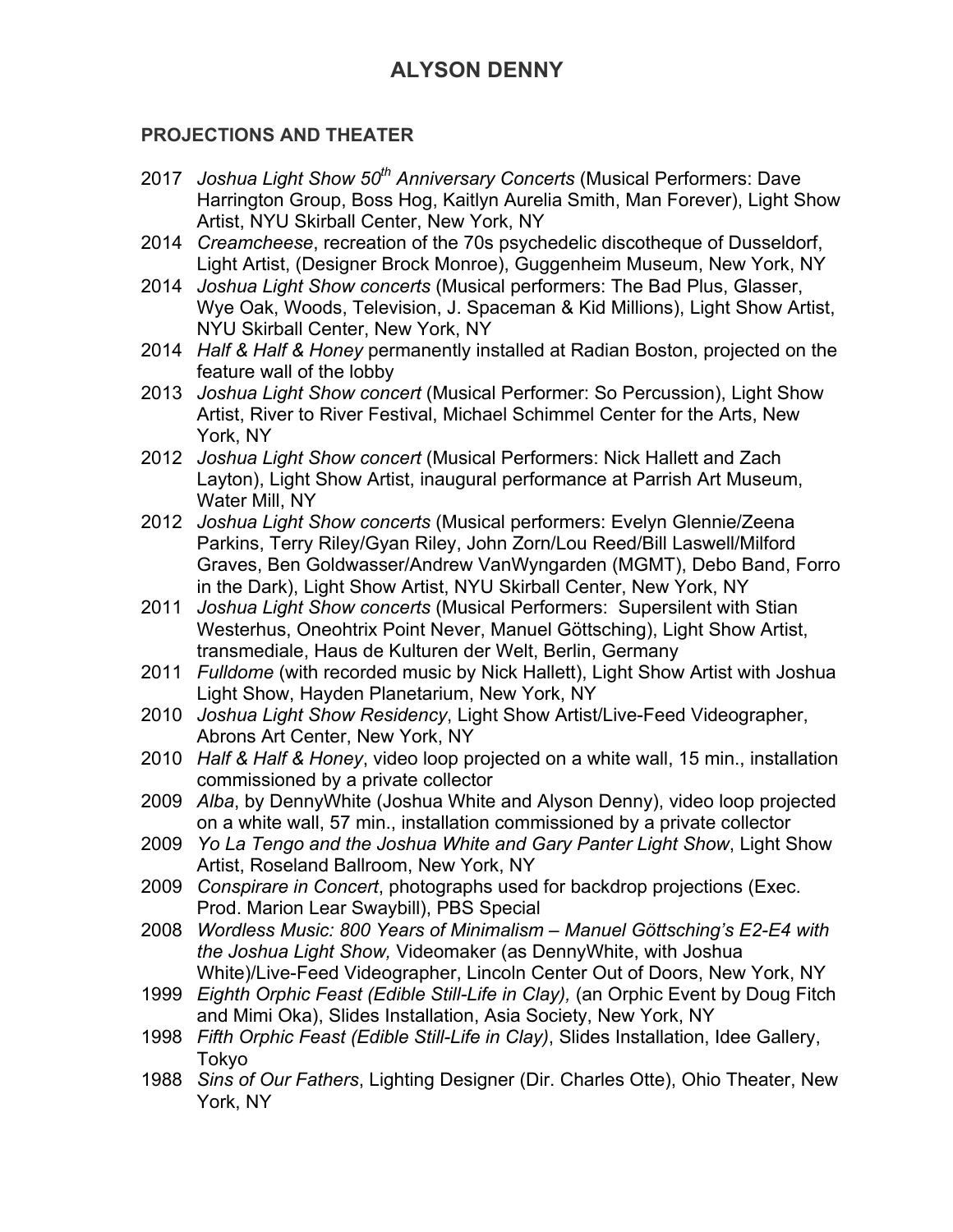## **PROJECTIONS AND THEATER (cont.)**

- 1987 *Potluck Supper*, Lighting Designer (Dir. Doug Fitch), Agassiz Theater, Cambridge, MA
- 1987 *Kleine Mahagonny*, Technical Director/Performer (Dir. Peter Sellars), Agassiz Theater, Cambridge, MA
- 1986 *Knee Plays*, Projections Supervisor (Dir. Robert Wilson), American Repertory Theater (A.R.T.), Cambridge, MA
- 1986 *Tonight We Improvise,* Filmmaker/Projection Designer, (Dir. Robert Brustein), A.R.T.
- 1986 *The Juniper Tree*, Projections Technician (Dir. Andrei Serban, Projections Designer Wendall K. Harrington), A.R.T.
- 1985 *The Balcony*, Videomaker/Performer, (Dir. JoAnne Akalaitis), A.R.T.
- 1985 *Severe Clear*, Lighting Supervisor (Choreographer Dana Reitz, Lighting Designer James Turrell), Radcliffe Theater, Cambridge, MA
- 1985 *Marat/Sade*, Lighting Designer (Dir. Maja Hellmold), Loeb Mainstage, Cambridge, MA
- 1983 *Diary of a Madman*, Lighting Designer (Dir. Maja Hellmold), Loeb Ex, Cambridge, MA

## **EXHIBITIONS**

- 2011 *Alba*, Alan Klotz Gallery, New York, NY (solo, as DennyWhite, with Joshua White)
- 2009 *Watching the Water*, Pamela Williams Gallery, East Hampton, NY
- 2009 *Cosa Nostra: (Our Thing)*, Alan Klotz Gallery, New York, NY
- 2008 *Selections Winter 2008*, Alan Klotz Gallery, New York, NY
- 2007 *The Six-Circle Variations*, Pamela Williams Gallery, East Hampton, NY (solo)
- 2006 *Springs Invitational,* curated by Elena Prohaska, Ashawagh Hall, East Hampton, NY
- 2006 *Hot Pics/06*, Katonah Museum of Art, Katonah, NY
- 2006 *The Seaweed Pictures*, Alan Klotz Gallery, New York, NY (solo)
- 2006 *Women at the Laundry*, curated by Elena Prohaska, Leif Hope's Restaurant, East Hampton, NY
- 2005 *Of Land and Sea*, Pamela Williams Gallery, East Hampton, NY (4-person)
- 2005 *Springs Invitational,* curated by Joan Marter, Ashawagh Hall, East Hampton, NY
- 2005 *Inaugural Group Exhibition*, Pamela Williams Gallery, East Hampton, NY
- 2004 *Springs Invitational,* curated by Rae Ferren, Ashawagh Hall, East Hampton, NY
- 2004 *Good Fortune*, created 2D light object on paper for auction, Dieu Donné Papermill, New York, NY
- 2004 *Submerging Artists*, Safe-T-Gallery, Brooklyn, NY
- 2004 *An Embarrassment of Riches: A Contemporary Survey*, Klotz/Sirmon Gallery, New York, NY
- 2003 *Springs Invitational*, curated by Cynthia Knott, Ashawagh Hall, East Hampton, NY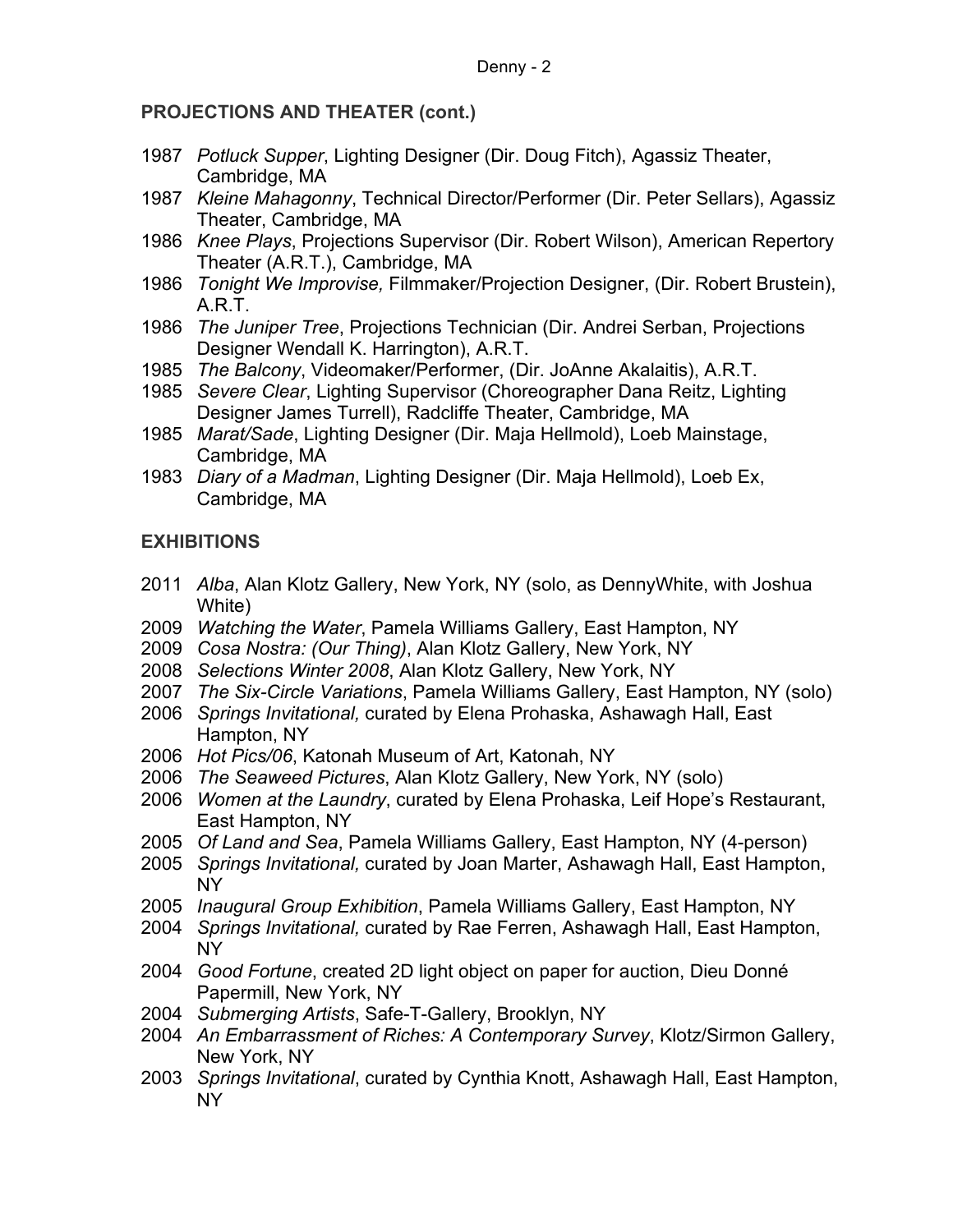# **EXHIBITIONS (cont.)**

- 2003 *Take Out*, created 2D light object on paper for auction, Dieu Donné Papermill, New York, NY
- 2003 *Spring 2003*, Lizan Tops Gallery, East Hampton, NY
- 2002 *24th Annual Holiday Exhibition and Sale*, Klotz/Sirmon Gallery, New York, NY
- 2002 *The Winter Show*, Lizan Tops Gallery, East Hampton, NY
- 2002 *Art 2002*, Lizan Tops Gallery, East Hampton, NY
- 2001 *The Winter Show*, Lizan Tops Gallery, East Hampton, NY
- 2001 *Glass & Paper*, curated by Brett Littman, Lizan Tops Gallery, East Hampton, NY
- 2000 Krizia, New York, NY (solo)
- 2000 *Debuts and Updates*, Alan Klotz Gallery, New York, NY
- 1999 *Down From Up*, Alan Klotz Gallery, New York, NY
- 1998 *Photographs by,* Wainscott Gallery, Wainscott, NY

# **FILM AND TELEVISION**

### **Primary Credit**

*Total Baby* (1993), Producer/Director/Writer/Editor (with Kate Davis) and Cinematographer

*Girltalk* (1987), Associate Director/Cinematographer/Editor (Dir. Kate Davis) *Saturday Afternoon* (1985), Director/Writer/Editor

*Breakfast at Eight* (1985), Director/Writer/Cinematographer/Editor (with Jane Wolff)

## **Secondary Credit**

*A Healthy Baby Girl* (1997)*,* Additional Cinematography (Dir. Judith Helfand) *Tilt 23 1/2* (1994-96), Editor of 20 episodes (Prod. Fuji Television) *Martha & Ethel* (1994), Additional Cinematography (Dir. Jyll Johnstone) *Paris is Burning* (1991), Additional Cinematography (Dir. Jennie Livingston) *Present Memories* (1990), Additional Cinematography (Dir. Richard Broadman) *Sherman's March* (1986), Animator/Assistant Editor (Dir. Ross McElwee)

## **PUBLIC ART COLLECTIONS**

Forest City Oppenheimer Funds Pfizer

## **SELECTED PUBLIC AND INSTITUTIONAL FILM COLLECTIONS**

Boston Public Library Columbia University Emory University George Mason University Harvard Film Archives Museum of Modern Art Penn State University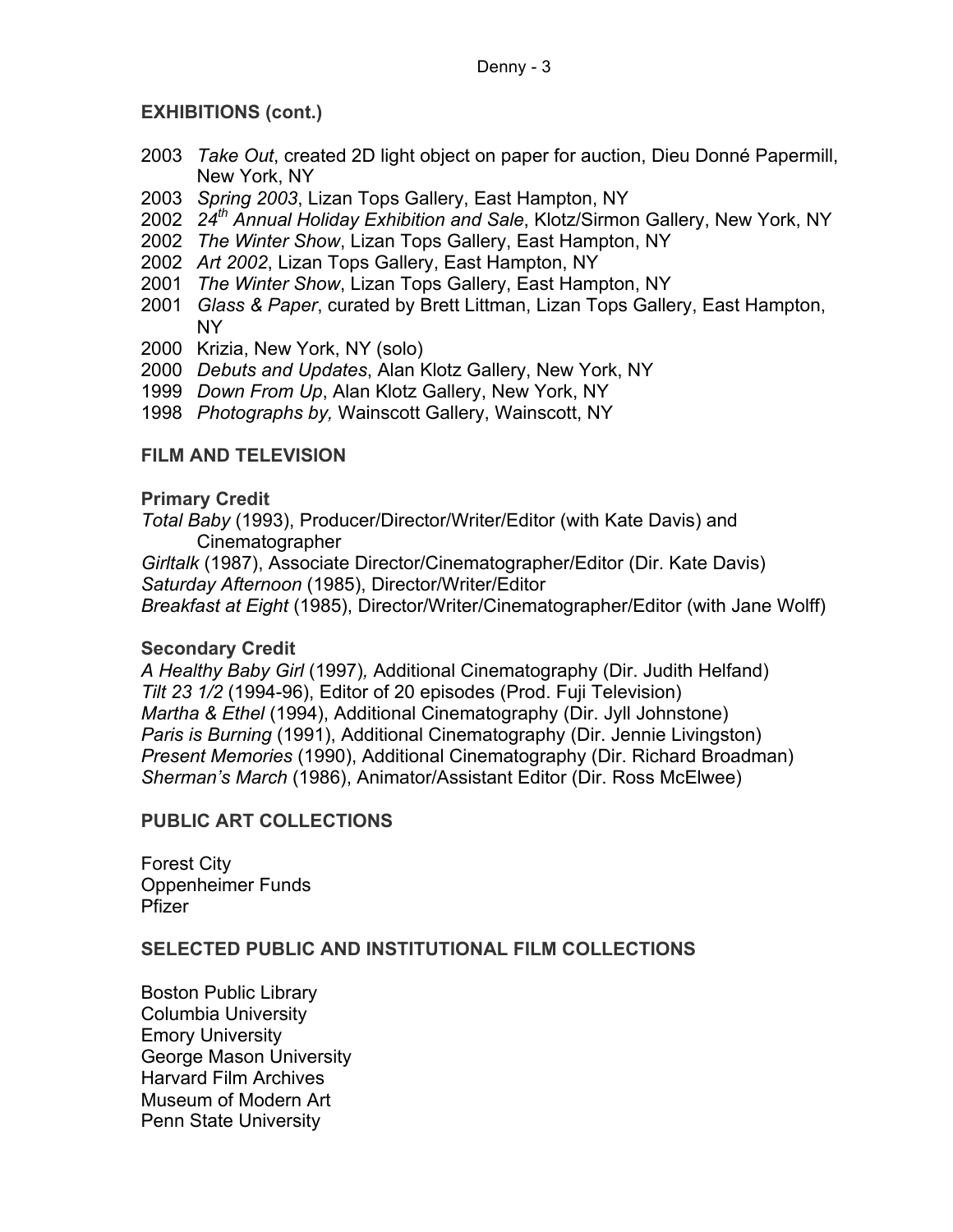#### Denny - 4

### **SELECTED PUBLIC AND INSTITUTIONAL FILM COLLECTIONS (cont.)**

UCLA

University of Colorado University of Michigan University of Texas at Austin University of Wisconsin

### **GRANTS AND AWARDS**

- Zakaria Family Foundation Grant
- National Endowment for the Arts (*Total Baby*)
- Michael Moore Foundation (*Total Baby*)
- New York Council for the Humanities (*Total Baby*)
- First Place KIWI Prize at the Leningrad International Film Festival *(Girltalk)*
- Audience Award at the Leningrad International Film Festival *(Girltalk)*
- Director's Choice Award at the Black Maria Film Festival, Chicago, IL *(Girltalk)*
- National Endowment for the Arts (*Girltalk*)
- New England Film and Video Awards Finalist (*Saturday Afternoon*)
- Hoopes Prize
- Gwendolyn B. Coney Award For Excellence in Theatre

## **SCREENINGS AND BROADCASTS**

### *Half & Half & Honey* and *Alba:*

 *Artists Make Movies: Avant-Garde Visionaries*, Pollock-Krasner House, East Hampton, NY

*Total Baby:*

- RTSI, Switzerland (TV)
- La Sept, France (TV)
- ARTE, France and Germany (TV)
- Learning Channel Europe, United Kingdom (TV)
- Tevel, Israel (TV)
- *New York Independents*, WNYC, New York, NY (TV)
- Coolidge Corner Cinema, Boston, MA
- Melbourne International Film Festival
- Berkeley Women's Film Festival
- Margaret Mead Film Festival, New York, NY

### *Girltalk:*

- Channel Four, UK (TV)
- La Sept, France (TV)
- *P.O.V.*, PBS, US (TV)
- Museum of Modern Art, New York, NY
- Leningrad International Film Festival
- Biograph Theater, Washington, D.C.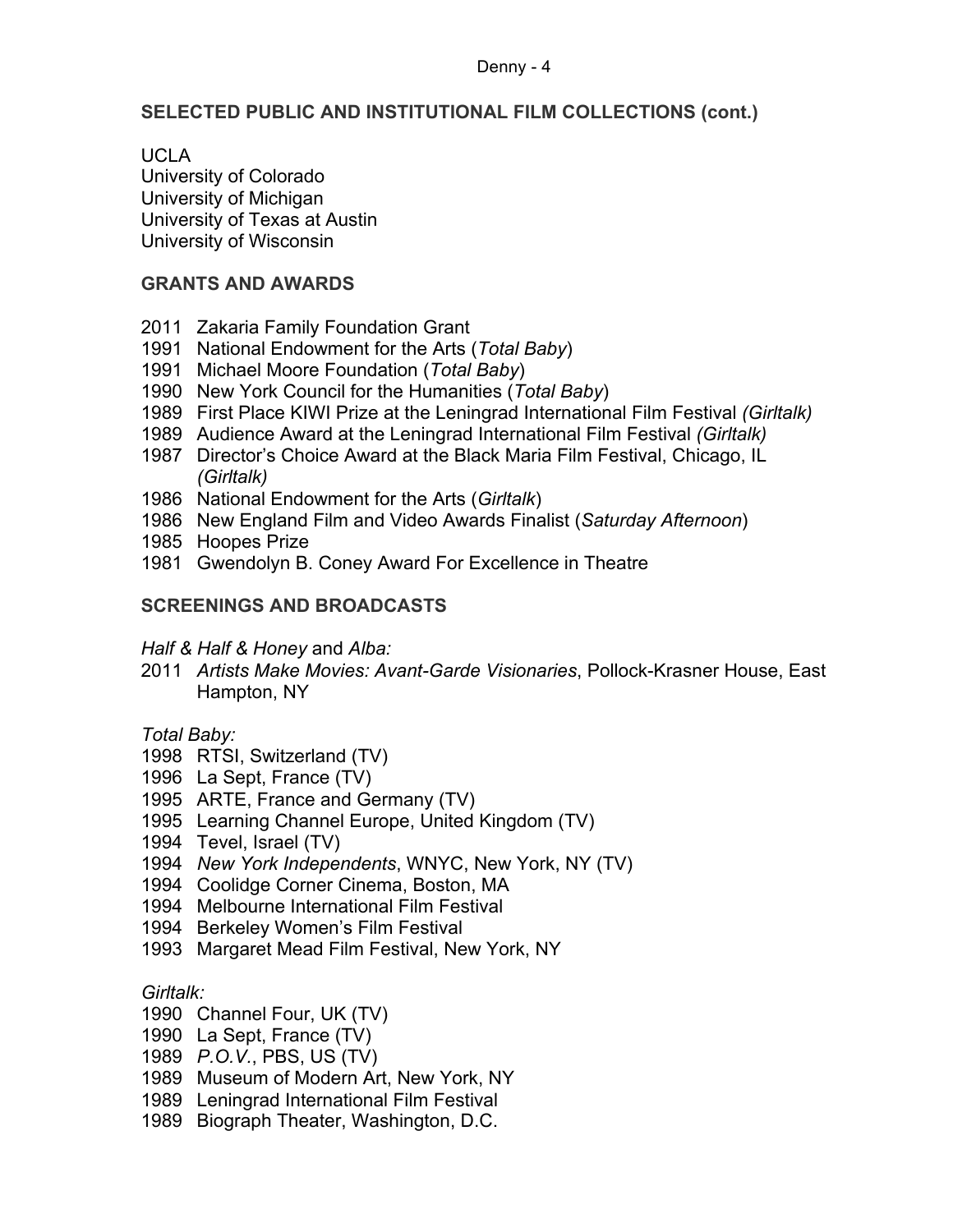### **SCREENINGS AND BROADCASTS (cont.)**

- 1989 Coolidge Corner Cinema, Boston, MA
- 1988 London Film Festival
- 1988 The Global Village Documentary Film Festival, The Public Theater, New York, NY
- 1988 Brattle Theater, Cambridge, MA
- 1988 Music Box Theater, Chicago, IL
- 1988 The Little Theatre, Rochester, NY
- 1988 Cinema 21, Portland, OR
- 1988 Women's International Film Festival, Creteil, France
- 1987 Festival International Du Nouveau Cinema, Montreal
- 1987 Black Maria Film Festival, Chicago, IL

*Saturday Afternoon*:

1988 Knitting Factory, New York, NY

*Breakfast at Eight:*

1987 Knitting Factory, New York, NY

1986 Agassiz Theatre, Cambridge, MA

1986 First Night Screenings, Boston, MA

## **PRESS AND PUBLICATIONS**

## **Print and Digital**

- Rockefeller, Hall. "'Face to Face' with Alyson Denny", *Less Than Half*, March 15, 2018 (interview, photographs)
- Keeting, Zachary and Joy, Christopher. "Artist interview with Alyson Denny", *Gorky's Granddaughter* (video blog), October 2017
- Farberman, Brad. "Inside Joshua Light Show's 50-Year Quest to Make Rock & Roll Visual", *Rolling Stone Magazine*, September 7, 2017 (Joshua Light Show at NYU Skirball)
- Frisicano, Andrew. "NYC's trippiest light show will bring you back to the '60s", *TimeOut*, September 6, 2017 (Joshua Light Show at NYU Skirball)
- Weiner, Sophie. "The Best NYC Shows This Week", *Village Voice*, September 5, 2017 (Joshua Light Show at NYU Skirball)
- Hirsch, Robert. *Exploring Color Photography, Sixth Edition*, 2015 (photographs)
- Clarke, Linda. "Bring a Museum Into Your Home", *Metro Boston*, August 27, 2014 (*Half & Half & Honey* lobby installation, photograph)
- DeLuca, Nick. "Radian Apartments Sourced Work from Local Artists to Beautify Its Interior", *Bostinno*, August 18, 2014 (*Half & Half & Honey* lobby installation, photograph)
- Moret, A*. 20+20: The Photography Issue, Installation Magazine*, January 2013 (photographs and interview)
- Gehr, Richard. "Joshua Light Show NYU September 14<sup>th</sup> and 16<sup>th</sup>, 2012", *Village Voice*, September 17, 2012 (photograph)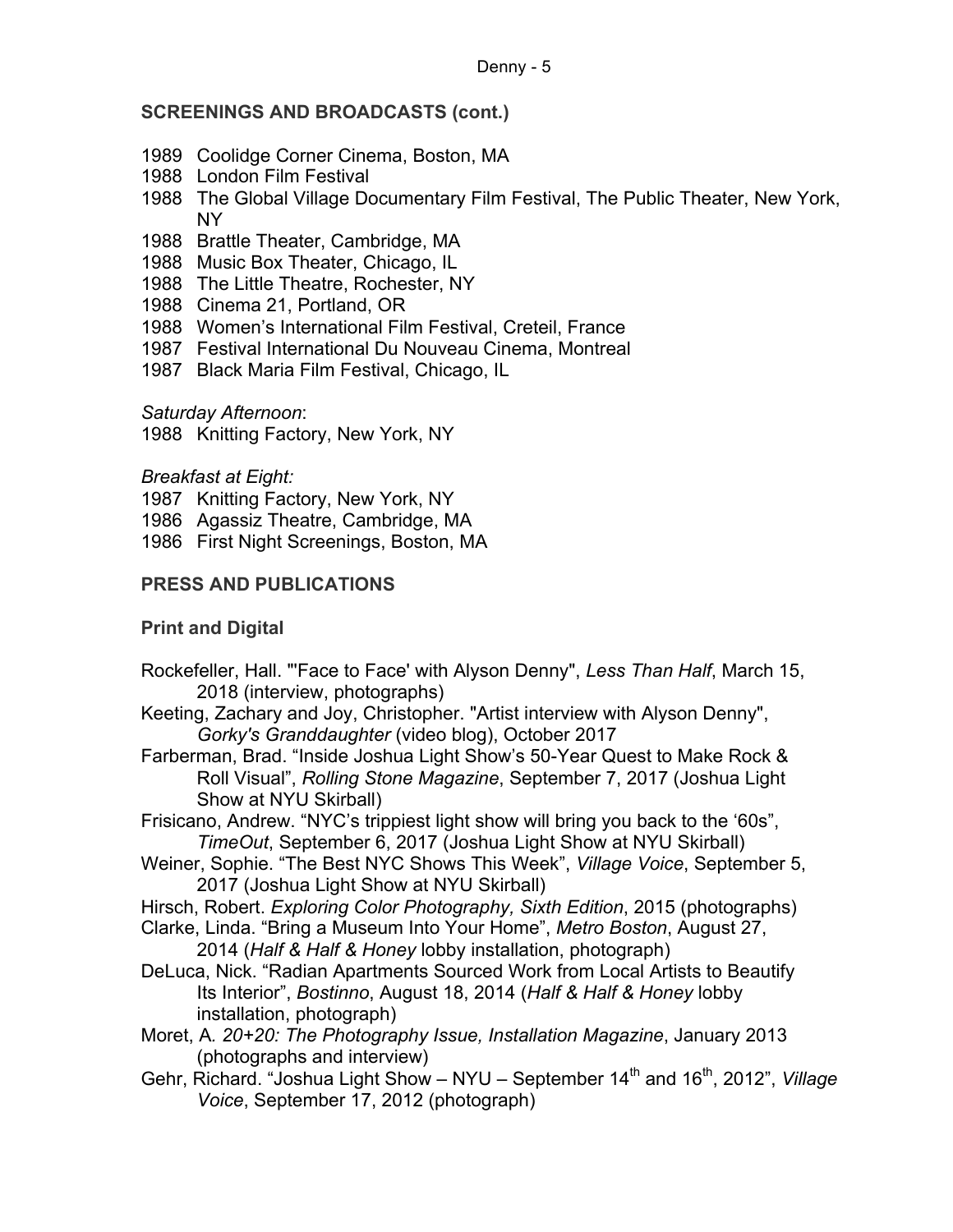#### Denny - 6

## **PRESS AND PUBLICATIONS (cont.)**

"Listings", *New Yorker*, September 17, 2012, p. 8 & 10 (Joshua Light Show at Skirball, artwork)

Browne, David. "The Most Psychedelic Light Show of All Time", *Rolling Stone Magazine*, September 13, 2012 (Joshua Light Show at Skirball)

- "Critic's picks", *TimeOut*, September 13-19, 2012 (Joshua Light Show at Skirball is #1 pick)
- Weiss, Marion W. "Art Commentary", *Dan's Papers*, September 23, 2011, p. 98
- Trauring, Michelle. "Artists On Film At Pollock-Krasner", *East Hampton Press*, September 14, 2011, p. B1 & B6 (photograph)
- Hirsch, Robert. *Exploring Color Photography, Fifth Edition*, 2010, book cover and p. 56 (photographs)
- "Your Perfect Weekend", *TimeOut*, June 2-8, 2011, p. 10-11 (Joshua Light Show at Hayden Planetarium, 2-page photo spread)
- Chinen, Nate. "A Concert Made More for Eyes Than Ears", *The New York Times*, May 14, 2010 (Joshua Light Show at Abrons Art Center)
- "Readings", *Harper's Magazine*, February 2010, p. 25 (photograph)
- "Goings On About Town", *New Yorker*, August 11 & 18, 2008 (Joshua Light Show at Lincoln Center Out of Doors, This Week Night Life pick)

Barbour, Celia. "Revealing a Magical Life With Light", *The New York Times*, March 9, 2008

- Sherman, Paul. *Big Screen Boston: From Mystery Street to The Departed and Beyond* (includes *Girltalk*), 2008
- Benjamin Genocchio. "Shows That Don't End As Summer Fades", *The New York Times*, September 30, 2007
- Landes, Jennifer. "Alyson Denny, Photographer of Water and Light", *The East Hampton Star*, September 20, 2007
- "On the Town", *The New York Sun*, April 28-30, 2006 (photograph)
- Landes, Jennifer. "Women's Work At Leif Hope's", *East Hampton Star*, March 23, 2006
- Long, Robert. "Opinion: At Pamela Williams", *East Hampton Star*, September 1, 2005 (photograph)
- Baum, Joan. "In The Gallery", *East Hampton Independent*, August 31, 2005
- Ernst, Eric. "A New Gallery with a Familiar Approach", *Southampton Press*, March 10, 2005
- Long, Robert. "Springs Invitational", *East Hampton Star*, August 7, 2003 (photograph)
- Baum, Joan. "In The Gallery", *East Hampton Independent*, August 6, 2003 "Hamptons Diary", *New York Post*, August 3, 2003
- Slivka, Rose, C. S. "From the Studio", *East Hampton Star,* November 8, 2001 "Debuts and Updates", *New Yorker,* July 24, 2000

Aletti, Vince. "Debuts and Updates", *Village Voice,* July 18, 2000

- "Down From Up", *New Yorker*, June 21 & 28, 1999
- Slivka, Rose C. S. "From the Studio", *East Hampton Star*, February 12, 1998
- Dougherty, Robin. "Baby Fever/Total Baby", *Boston Phoenix,* May 6, 1994
- Kim, David D. "Reel to Reel", *Village Voice*, October 12, 1993

Patterson, Alex. "Picks", *NY Press*, October 6-12, 1993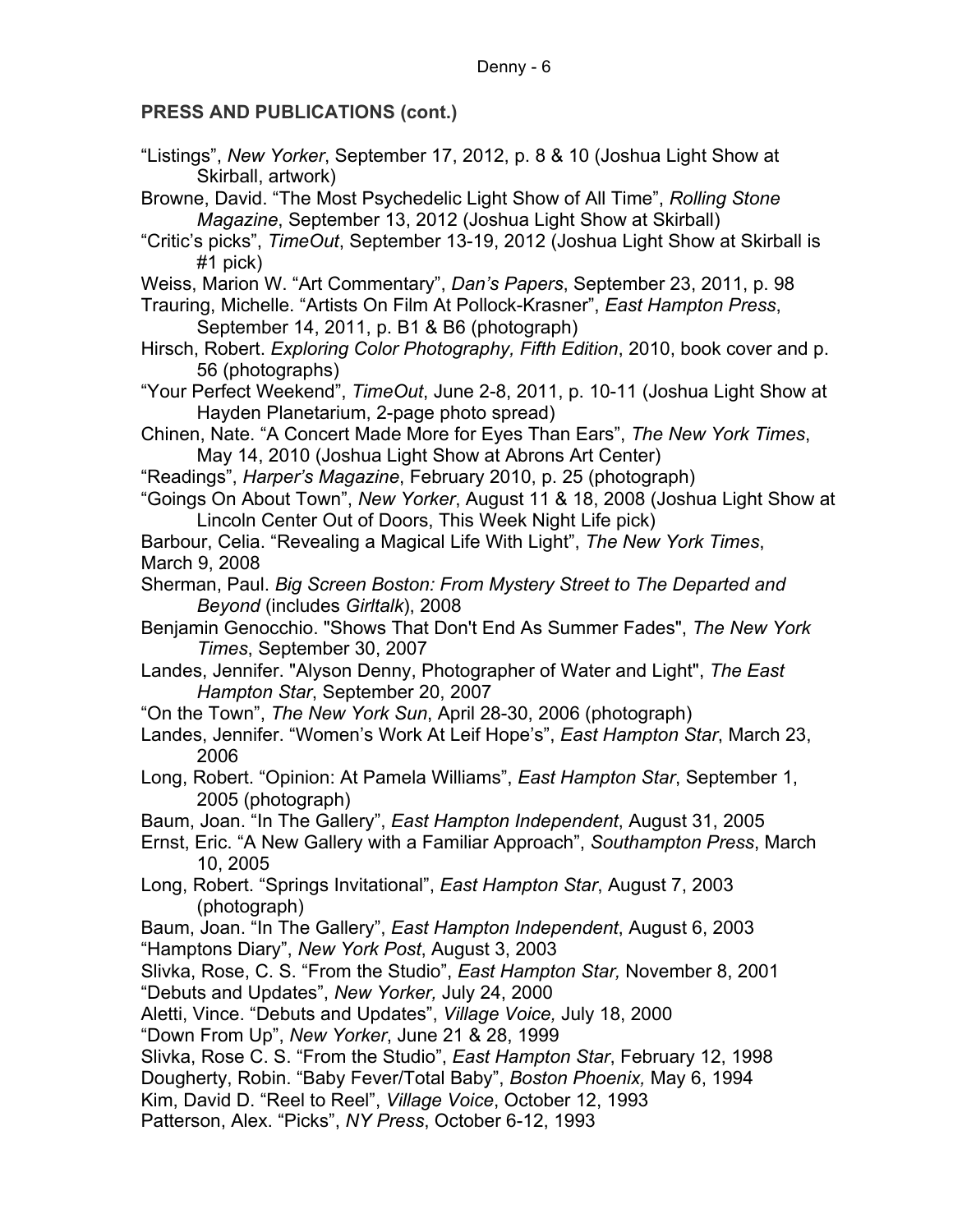#### Denny - 7

### **PRESS AND PUBLICATIONS (cont.)**

- Gelmis, Joseph. "Just One of 60 in the '93 Margaret Mead Film Festival", *Newsday,*  October 4, 1993
- Pall, Ellen. "About the Baby, The Bathwater And Beyond", *Arts & Leisure, New York Times,* October 3, 1993

"Quest for the Best", *NY Weekly,* October 1, 1993

Denny, Alyson. "Reports from the First International Leningrad Film Festival", *Independent*, May, 1989

Beller, Miles. "P.O.V.: Girltalk", *Hollywood Reporter*, November 28, 1989

Kogan, Rick. "Girltalk", *Chicago Tribune*, November 24, 1989

Roush, Matt. "PBS' insightful but gritty 'Girltalk'", *USA Today*, November 20, 1989 Leonard, John. "In brief", *New York Magazine*, November, 20, 1989

Waters, Harry F. "From Teenage Runaways to the Sears Catalog", *Newsweek*, November 13, 1989

Ferguson, Sarah. "Little Women", *Mother Jones*, November, 1989

Keough, Peter. "*Girltalk, Donna* examine hard facts of lost innocence", *Chicago Sun-Times*, August 23, 1988

Kogan, Rick. "Three Faces of Ragged Life", *Chicago Tribune*, August 21, 1988 Kimmel, Dan. "Girltalk", *Variety*, May 11, 1988

Carr, Jay. "Three Runaways Up Close", *The Boston Globe*, May 6, 1988

Sherman, Paul. "*Girltalk* Humanizes Teen Woes", *Boston Herald*, May 6, 1988

- Rose, Sharon. "Talking about *Girltalk*" *The Boston Globe*, May 5, 1988
- Dieckmann, Katherine. "Let's Hear It for the Girl", *The Village Voice*, April 19, 1988
- Bourdain, G. S. "Reel After Reel of Festival Films, Current and Classic", *The New York Times*, April 8, 1988

Musetto, V.A. "Riveting Power of Documentary", *New York Post*, April 8, 1988 Carter, Alan. "Docu Festival", *Daily News*, April 8, 1988

Gelmis, Joseph. "Documentary Films With a World View", *New York Newsday*, April 7, 1988

Lenti, Paul. "14<sup>th</sup> Global Village Docu Fest", Variety, April 6, 1988

Posner, Ari Z. "A Feast for All", *The Harvard Crimson*, November 16, 1985 (review of *Potluck Supper*)

**Television and Radio**

*The Phil Donahue Show,* NBC, October 31, 1989

*People Are Talking with Tom Bergeron*, WBZ TV (CBS), Boston, MA, November 22, 1989

*The Bev Smith Show*, WRC (radio), Washington, D.C., February 1, 1989

## **TEACHING**

Guest Lecturer: Harvard, Yale, The New School for Social Research, School of Visual Arts, Rhode Island School of Design, Columbia

1985-1987 Teaching Assistant to Ross McElwee, Intermediate Filmmaking, Harvard